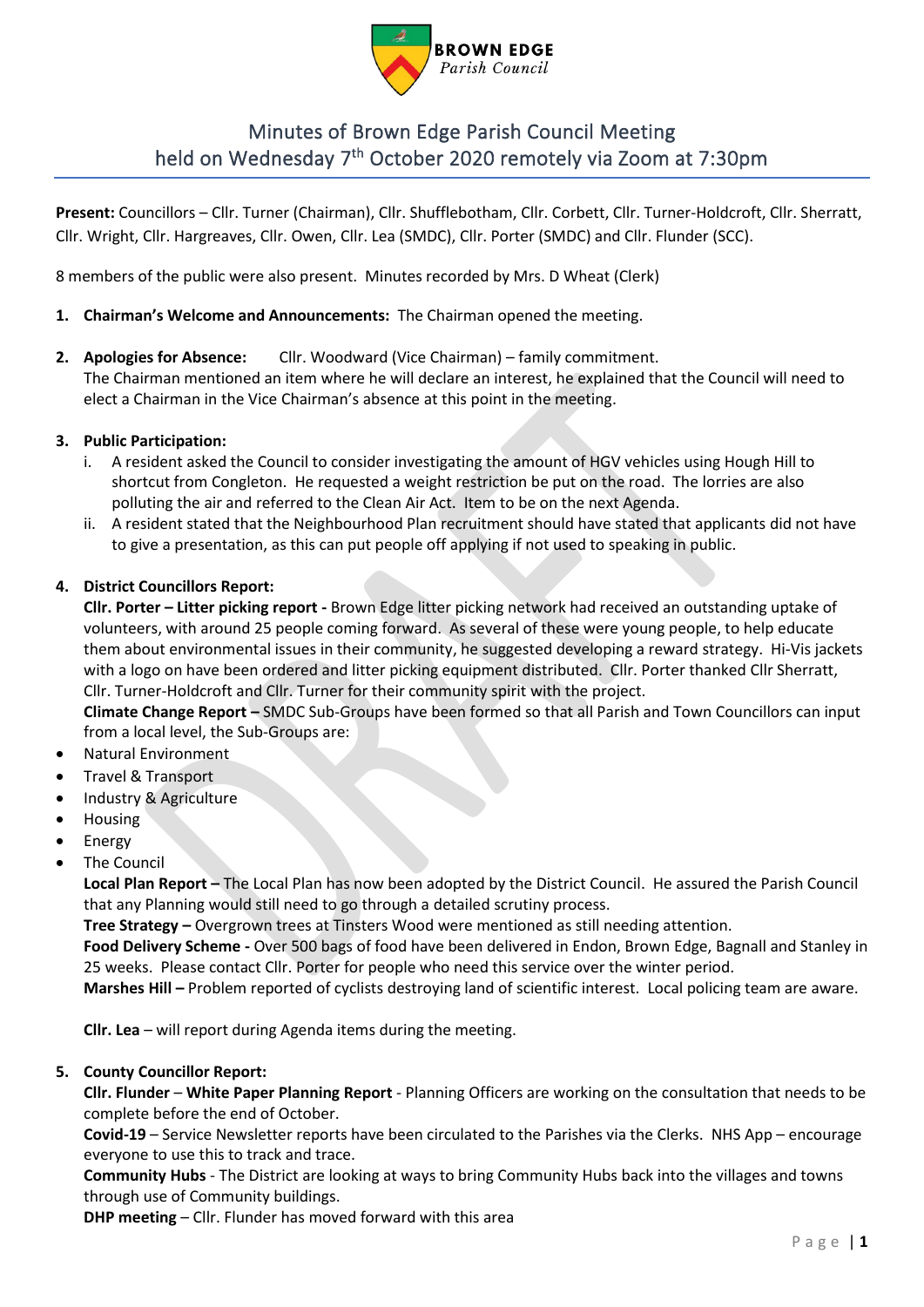

- £1000.00 secured towards moving the sign by the school
- Moss Hill 2 pedestrian warning signs  $(1$  illuminated, 1 not)
- Sandy Lane Junction needs a survey £500.00 secured towards this.
- High Lane Temporary Speed Sign £2000.00 information needs to be gathered, meeting to be arranged with S-O-T City Council
- Flooding was looked at on site during the Community Litter pick reported to the Flood Action Team to find out who is responsible.

**County News –** Two Million is going into Highways and funding for Young People projects is to restart soon. **The High Sherriff of Staffordshire** is coming to visit volunteers in Biddulph and he is interested in the cycle path/ cycle way project.

Cllr. Flunder gave his apologies, and left the meeting at 8.05pm

## **6. Declaration of Interest:**

Cllr. Lea – Member of SMDC Planning Committee and Luncheon Club.

Cllr Sherratt – Item 12a – Land is opposite her home.

Cllr. Owen – Maintenance Contract.

Cllr Turner – Item 10a and 11e – Financial responsibilities.

## **7. Minutes of Previous Meetings:**

Cllr. Turner-Holdcroft requested removal of incorrect declaration of interest item 6. The Council then duly approved that the minutes of 2<sup>nd</sup> September 2020 Full Council Meeting could be signed as a true record.

## *Proposed – Cllr. Sherratt – Seconded – Cllr. Turner-Holdcroft*

**8. Resolutions being pursued** – Activity Tracker - The Chairman reviewed the list of tasks in progress. **Declaration of Interests register –** Cllr Turner-Holdcroft has updated her form to the Clerk. The Council reviewed the completed tasks – Declaration of interest register, Website Accessibility Statement, Clay Tribute Installation, Create List of attendance for Annual Meeting. *Remove items from list - All in favour – Motion Carried*

#### **Matters Arising from Previous Meeting:**

**a) Vacancy on the Council** – Clerk reported that an Election has not been called and the Elections Office have now issued notice that if the Council decide they can now proceed to Co-opt to fill the vacancy. **The Council decided to advertise the Vacancy to be filled by Co-option at the next meeting on 4th November 2020. Applications to the Clerk required by Monday 2nd November at 5pm.**

#### *All in favour – motion carried*

- **b) Cycling Provision in the Parish –**The Chairman invited Mr Felton to speak to the Council of his idea to work together to build new cycle tracks and links to existing cycle paths for the benefit of all. Cllr. Lea suggested asking the Principal of Leisure and Recreation at SMDC to come over to look at the area. Cllr. Porter linked the possibility of the Climate Sub-Group 'Transport' to encourage more cycling as part of a District-wide plan. There could be possibilities of a joint bid to local Government initiatives to make cycle routes more sustainable and to link with town centres across the District with alternative transport routes. Biddulph Valley Way was discussed also the Cycle network in Stoke on Trent and utilising existing Bridleways. Mr. Felton stated that Mountain Biking is a growing sport for leisure. If provision is not made, people could ride in places that they are not allowed and break the law. Congleton Cycle Club are working hard with the National Trust to make new tracks. People are volunteering in the right way to make this happen. The Chairman suggested a working group should be formed. Cllr. Lea also suggested including young people and developing a BMX facility in the Parish. Clerk to arrange a working group meeting.
- *All in favour – Motion carried*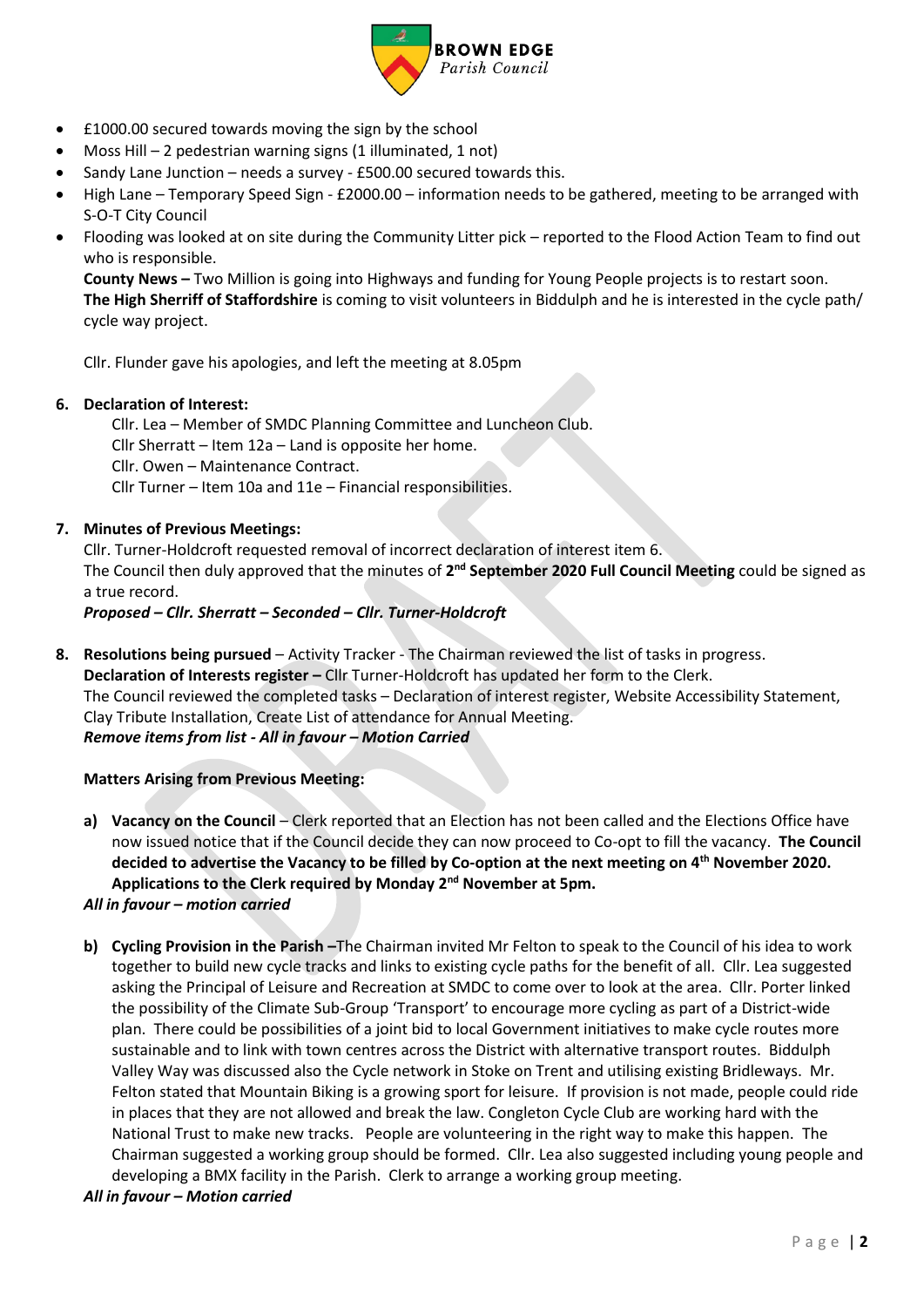

c) **Clay Tribute** – The Chairman congratulated all the people involved in making the tribute a reality. He encouraged everyone to go to see the finished artwork. The press did a good feature in the Sentinel. A dedication service when Covid restrictions are lifted was suggested to acknowledge all the work that went into creating the feature by Tina and all the Companies and Children involved in the project.

#### *All in favour – Motion Carried*

d) **Litter Picking Volunteer Group** – A Green bin has been designated at Brown Edge Village Hall for volunteers to place their rubbish bags. Hoops, Sticks and Bags are now available for volunteers.

e) **Storage of Archival Documents**– Clerk to get quotations for lockable fireproof storage units. *All in favour – Motion carried*

- f) **Speed Issues** Discussed in SCC report from Cllr. Funder (Item 5).
- g) **Royal Mail Postal Service problems**  Clerk read out the response from Rt. Hon. Karen Bradely MP. The Council have received no further complaints. Clerk to write to thank Karen for her support.
- h) **Holly Bush** Chairman reported that progress is on hold due to awaiting the Vendors solicitor to produce documents required to complete a valuation. Clerk to chase up the process with the solicitor
- i) **Blocked Culvert** Cllr Owen reported that the problem is too big for maintenance and needs County Council teams to bring large machinery to dig out the blockage as it is a very active gully. Clerk to report as urgent because of winter weather approaching.

*All in favour – Motion carried*

## **9. Neighbourhood Plan – Formation of a new Committee**

**a) Terms of Reference** – A difference in text in the documents was highlighted by a member of the public to the Clerk. The Clerk apologised for the mistake as she had sent out two versions of the document. The correct document including item 9 was then reviewed during the meeting and approved. *All in favour – Motion Carried*

#### *b) Neighbourhood Plan Councillor Representative nominations:*

*Cllr. Turner Cllr. Lea Cllr. Hargreaves Cllr Shufflebotham All in favour – Motion Carried*

#### *c) Members of the Public Neighbourhood Plan Representative Nominations*

*Mr. A. Basnett Mr. D. Hunt Mrs. R. Turner Mr. D. Wardle Mr. P. Beresford All in favour – Motion Carried to appoint the Neighbourhood Planning Committee as listed above.*

*d)* Clerk to organise Acceptance of Office forms and Declaration of Interest forms to the new committee and to organise an informal remote meeting to arrange the first formal meeting. The Chair and Vice Chairman will be appointed at the first formal meeting of the Neighbourhood Planning Committee.

Cllr Turner – Declared and interest in the Finance item and left the meeting. Cllr. Wright Chaired the next item.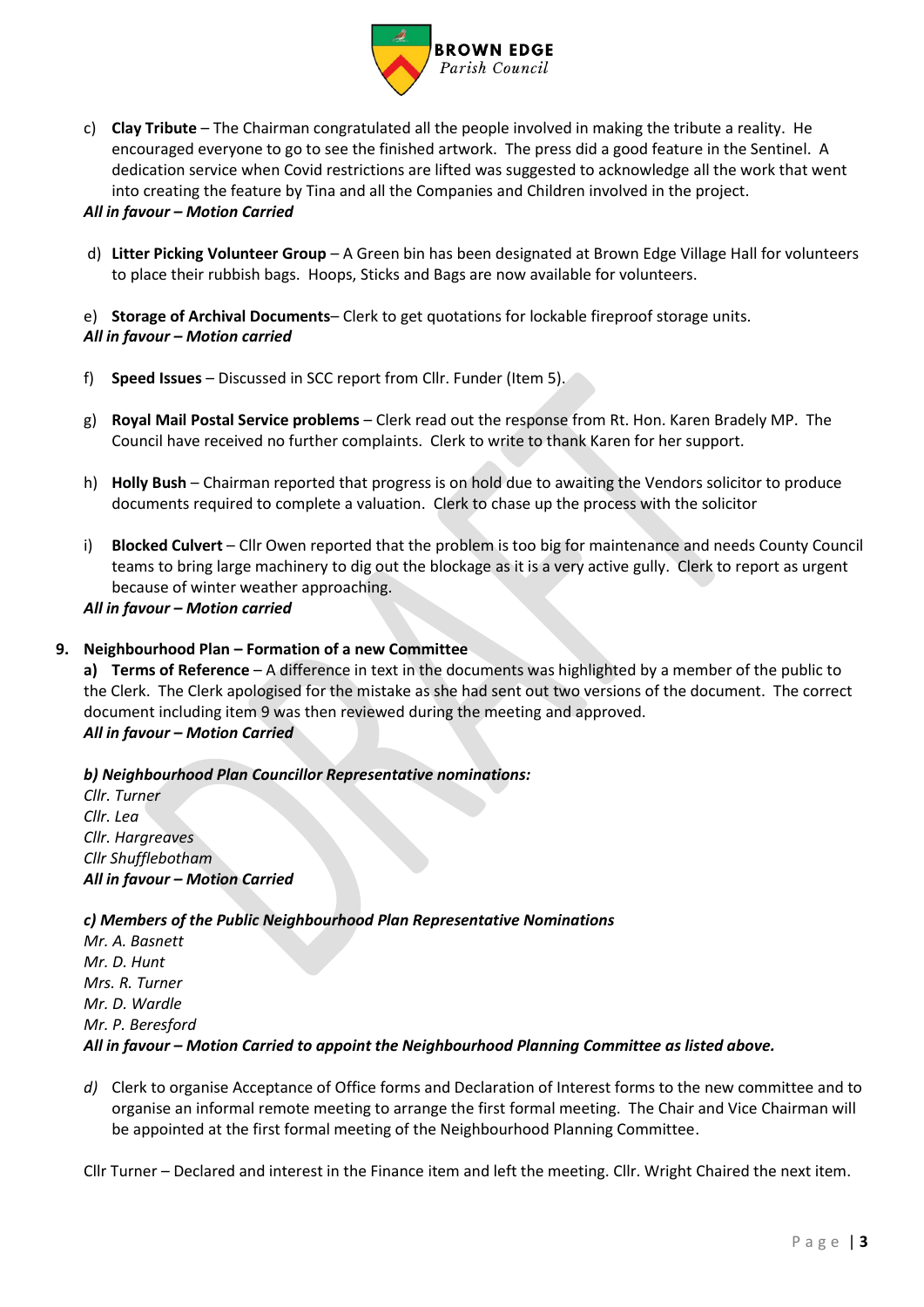

# **10. Financial Matters & Governance:**

a) **Authorisation of Payments -** It was moved to pay the following items:

| Playsafety Ltd - Rospa Inspection and Report                          | Chq. No. 000965 | £124.20   |
|-----------------------------------------------------------------------|-----------------|-----------|
| Mr J Bourne Cemetery Recorder Salary and Expenses (July-Sept)         | Chq. No. 000966 | £641.88   |
| Mrs D Wheat Clerk Salary, Tax refund (Sept) & Expenses                | Chq. No. 000963 | £917.80   |
| N&J Tree Services Ltd. - Maintenance Contract (5 invoices)            | Chq. No. 000968 | £3,406.80 |
| Mrs J Turner - Laptop (Clerk) Phone (Covid support) Zoom Subscription | Chq. No. 000969 | £526.32   |
| Seiretto Ltd. - Additional email storage for Clerk                    | Chq. No. 000970 | £23.99    |

#### *Proposed – Cllr. Wright – Seconded –Cllr. Shufflebotham – All in favour*

Cllr. Turner returned to the meeting

- b) **Cemetery Recorders Report** The Clerk read out the report prepared by Mr Bourne of transactions received during September.
- c) **Grant from SMDC Received** The Clerk received remittance for the Grant of £10,000 from SMDC for the Cemetery, this is now banked and earmarked.
- d) **Nat West Bank Mandate** Denise Wheat can now receive statements and correspondence on behalf of the Council. The Clerk explained the signing rules to the Council. One signatory from group A: Mr Bourne or Mrs Wheat and two signatories from group B: any combination of two signatory Councillors
- e) **Financial Statement** Clerk presented an up to date statement of all accounts. Preparing for the Budget was then discussed. A working party is to be formed to prepare the budget. Cllr. Corbett, Cllr. Lea, Cllr. Shufflebotham, Cllr. Wright and the Clerk to meet to discuss before the next meeting. Clerk to arrange a remote meeting.

| Natwest Current A/c - 16528514      | £25.406.58  |
|-------------------------------------|-------------|
|                                     |             |
| Natwest Business Reserve - 16528522 | £11.118.13  |
| <b>Leek United Building Society</b> | £74.338.40  |
| <b>Total in Banks</b>               | £110.863.11 |
| Cash                                | £0.00       |

#### **11. Correspondence:**

- a) **Request for Pre-Planning Advice**  Clerk has received information from SMDC Planning that the Council were correct to not comment on the re-Planning advice. A Council can only comment on a Planning Application where notice has been advised by the District Panning Officer. Clerk to write to the resident to explain the rules.
- b) **New Dog Control Law –** A discussion was had about the public footpath which goes through the Playing field. Clarification is needed as many people walk their dogs across this land. Dogs running free on Marshes Hill have been worrying birds. Cllrs. Porter and Lea will get more advice from SMDC. Clerk showed posters about dog fouling which she has in stock if anyone has a place to display one.
- c) **Stile** at Little Stone House Farm has been repaired by County
- d) **Primary Care**  have requested a list of services that could be available during the winter months for vulnerable people. Cllr. Turner-Holdcroft reported on the continuation of the Covid Volunteer Network. She will email the Clerk with information after speaking to the volunteers. Thank you cards from the Lord lieutenant have been displayed and distributed in the village. Cllr. Shufflebotham shared information about the NHS Health Care App so people can order prescriptions and have them delivered by their pharmacist.
- e) **The Parish News** Cllr. Turner and Cllr. Turner-Holdcroft declared an interest and left the meeting. Cllr. Wright Chaired the item.

A request for help with funding the Covid newsletters has been received for £1,104.00 which was the cost of 1200 copies which went out twice during the Covid-19 lockdown. Payment to be on next agenda for authorisation.